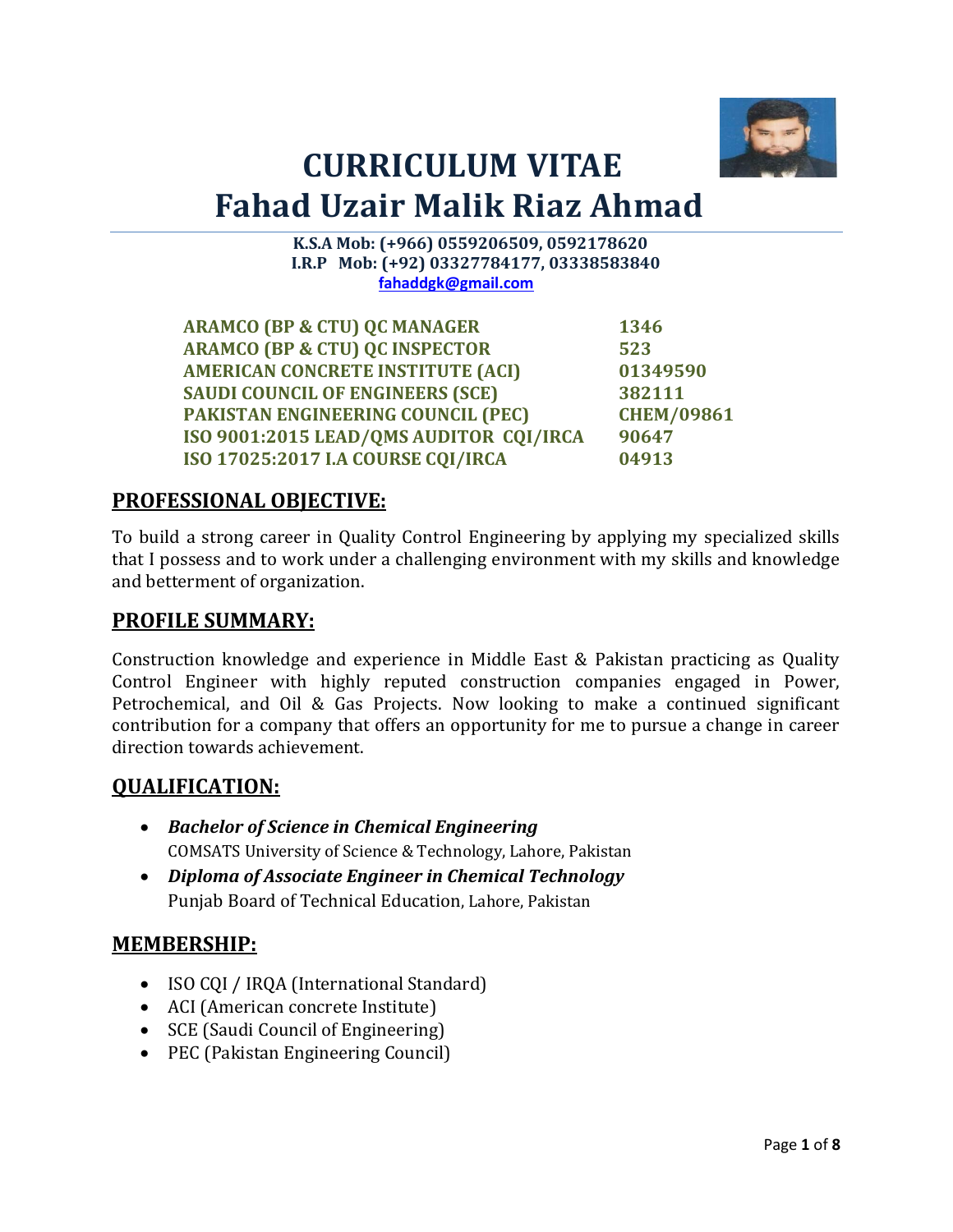# **CERTIFICATION:**

# **ISO (International Organization for Standardization)**

| • ISO 17025:2017 (Laboratory) Internal Auditor Cours | April-2020    |
|------------------------------------------------------|---------------|
| $\bullet$ ISO 9001:2015 Lead / QMS Auditor           | December-2017 |

# **ACI (American Concrete Institute)**

| • Concrete Durability       | June- $2020$  |
|-----------------------------|---------------|
| $\bullet$ Concrete cracking | June- $2020$  |
| • Field Technician Grade-I  | December-2015 |

#### **Management Courses:**

|  |  |  |  | "Implementation of Inspection Management System" Using RBI Approach April-2020 |  |
|--|--|--|--|--------------------------------------------------------------------------------|--|
|--|--|--|--|--------------------------------------------------------------------------------|--|

- "Internal Awareness Training" by Al-Ajmi Asphalt Batch Plant November-2019
- "Business Ethics Policy Training" by Technicas Reunidas (TR) March-2019
- "D.G.Khan Cement Company (Pvt) Ltd" by Internship Training May-July-2013
- "Developing Local Food Additives/preservatives" by (PU) November-2012
- "6S & Kaizen Management" by NOP (National Outreach Program) November-2012
- "Business Analytics" by UMT (University of Management Sciences) October-2011

#### **COMPUTER SKILL:**

- Webinar
- Network Engineering
- Internet Surfing
- MS Office including all Tools and MS Outlook

#### **KEY SKILLS:**

- Good Communication, relationship & leadership Skills (Currently Responsible for team of 20 peoples).
- Proven leadership and human management skills.
- Proficient or familiar with a vast array of concepts, including:
- Ability to influence individuals and built an effective team with a proactive and enthusiastic approach.
- Commitment to work on own initiative and as a part of team, adapting quickly and efficiently to different tasks.
- Hard working, efficient, Proficient, Deal effectively with conflicts, Reliable and responsible work ethics.
- Ability to think strategically and creatively while working within structured environment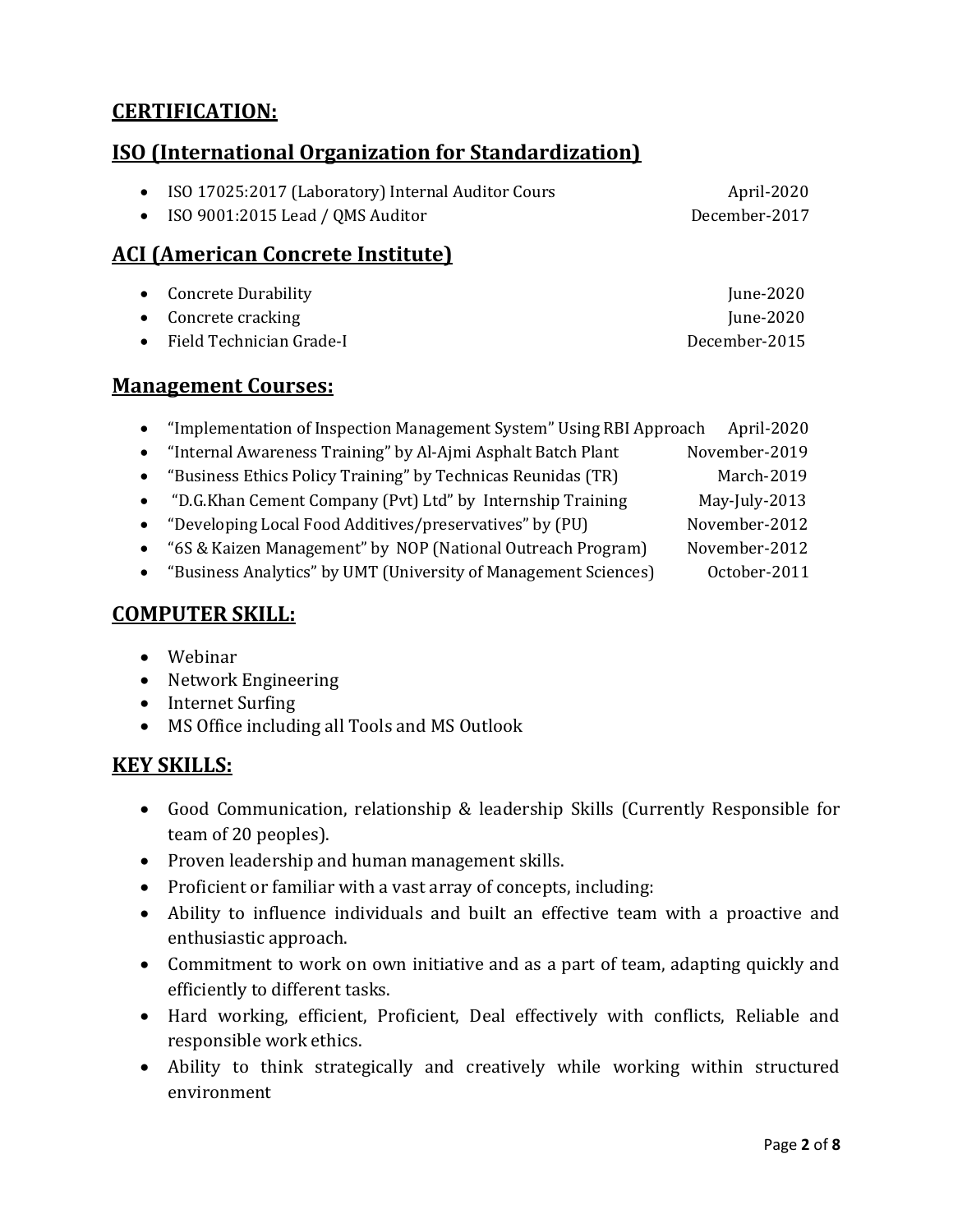# **PERSONAL DATA:**

| Name                  | t.              | Fahad Uzair Malik Riaz Ahmad      |
|-----------------------|-----------------|-----------------------------------|
| Nationality           | t.              | Pakistani                         |
| <b>Marital Status</b> | <b>Contract</b> | Married                           |
| Languages             | t.              | English, Urdu & Arabic            |
| Driving License :     |                 | Valid (Pakistani & Saudi Arabian) |

# **APPROVED BY ARAMCO**:

- ID/ ISTD/ BP & CTU (Aramco Dhahran) Batch Plant Internal QC Manager
- CCPPIU (Eastern Region) Asphalt & Concrete Batch Plant QC Inspector
- H & HCPPIU (Eastern Region) Asphalt & Concrete Batch Plant QC Inspector
- ISFPD, CIPD & NTFD (JEC) Asphalt & Concrete Batch Plant QC Inspector
- ID/ ISTD/ BP & CTU (Aramco Dhahran) Batch Plant Internal QC Inspector
- BICPD (Yasref ) Civil QC Inspector
- JSDP (Jeddah) Asphalt & Concrete Batch Plant QC Inspector

# **TOTAL PROFESSIONAL EXPERINCE:**

| <b>CLIENT</b> |       | <b>SAUDI ARAMCO</b>                    |
|---------------|-------|----------------------------------------|
| QC Manager    |       | Feb.2020 to Till Date                  |
| QC Inspector  | ÷.    | 6 Year's                               |
|               |       |                                        |
| <b>CLIENT</b> | - 100 | <b>GOVERNMENT &amp; PRIVATE SECTOR</b> |
| QC Inspector  |       | 4 Year's                               |

# **PPROFESSIONAL EXPEREINCE AS QC MANAGER:**

# **CLIENT : SAUDI ARAMCO**

| <b>Contractor</b> | $\mathbf{1}$  | Abdul Ali Al-Ajmi Company for Asphalt Product          |
|-------------------|---------------|--------------------------------------------------------|
| Project           | $\mathcal{L}$ | Jizan City for primary and Downstream Industries Roads |
| Cont No           |               | 6600038365                                             |
| Position          | A.            | QC Manager                                             |
| Duration          |               | Feb.2020 to till date                                  |

# **JOB DESCRIPTION & RESPONSIBILITIES:**

- Ensuring that the process needed for the QMS, are established, implemented and maintained.
- Reporting to top management on the performance of the QMS and any needs for improvement
- Authorize to issue the direction related to the work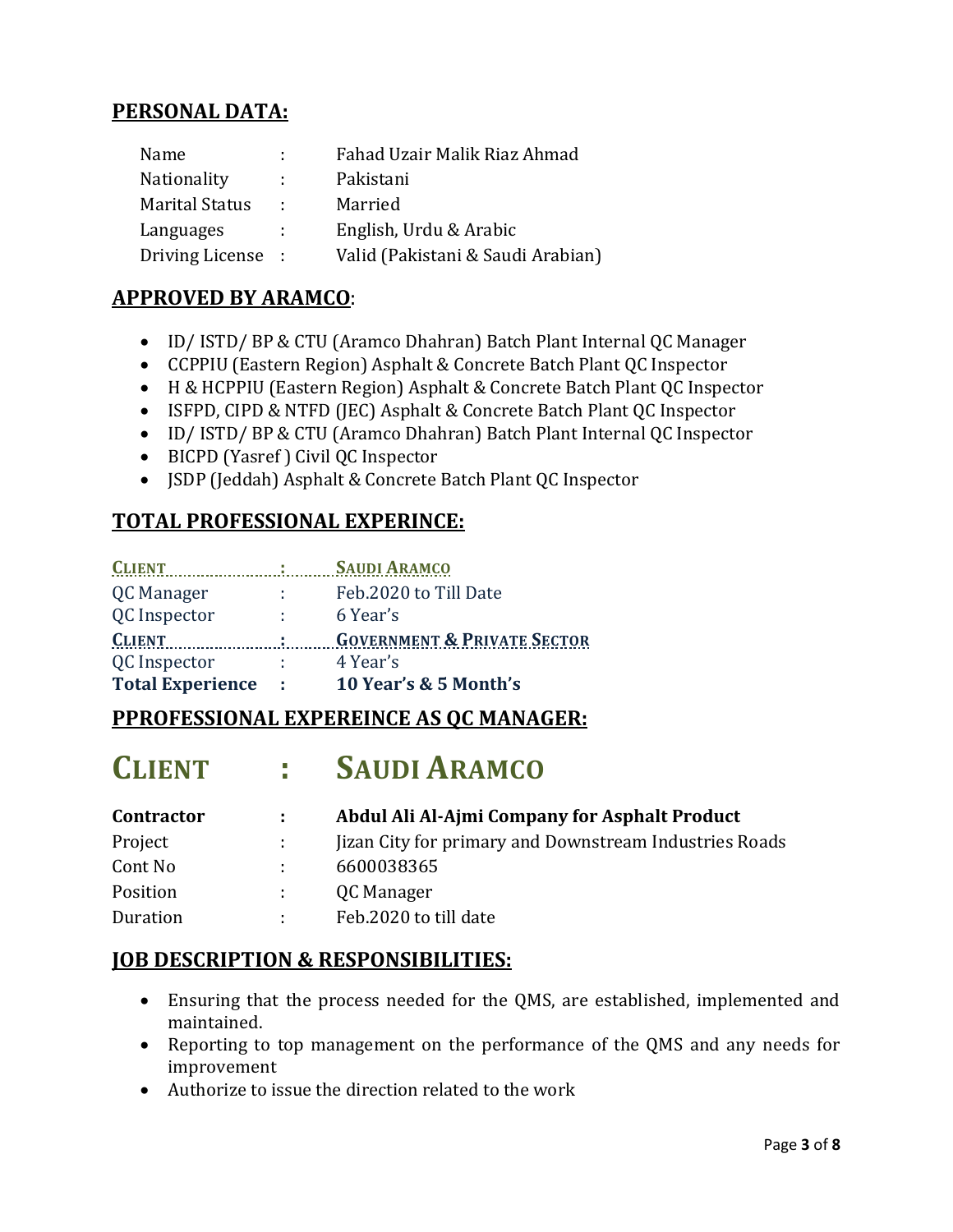- Taking full responsibilities for hold-point releases once all QMS functions have been completed and the equipment is ready to go to the next work stage.
- Authorize to manage and coordinate the work
- Managing plant integrity through a failure analysis reporting system and following up on the recommendations and;
- Identify and develop solutions to correct inspection function deficiencies.
- Liaison with external parties, on the matter related to the QMS.
- Ensure the performance of awareness of customer requirements throughout organization.
- Monitoring the implementation of QC plan.
- To report regularly about quality performance and deficiency trends.
- To report monthly observation statistics.
- Quality: Follow-up quality alerts & contingency plans.
- Manage the day-to-day responsibilities of the QC team in accordance with the company's policies and procedures and meeting the approved budget
- Manage the responsibility for all QC activities at all facilities and work sites
- Support the QHSE Director in advising the Executive Management at the level of tendering, business development in relation to QC
- Mange the implementation of the organization's QC strategy to ensure delivery of quality projects to the clients
- Analyze and monitor performance of project QC teams against schedule and reflect in monthly and quarterly project review meetings
- Ensure maintaining the company's quality certifications
- Ensure periodic reviews and updates of the processes & procedures related to QC
- Support in managing the preparation of periodic QC management information systems (reports & other communications)
- Ensure Legal and Regulatory compliance in QC matters
- Identify and track KPIs for the QC function, and devises plans and initiatives for business and operational improvements
- Manage the development of the company's expertise, know-how, and capabilities in QC
- Ensure the QC policy and standards are maintained and updated at all times
- Manage the development and execution of QC strategy to comply with international standards
- Ensure QC policy is put in place to minimize hazards
- Ensure the QC coordination takes place with all parties for the execution of periodic audits
- Report the function's performance regularly to the QHSE Director
- Develop and implement Quality Management System for planning, fabrication, inspection, documentation, and operations activities
- Plan duties for Corporate QC staff
- Identify and develop QC personnel certification requirement
- Lead, mentor and manage QC personnel at project level
- Develop and maintain business Quality policy and standards
- Develop and maintain integrated business management system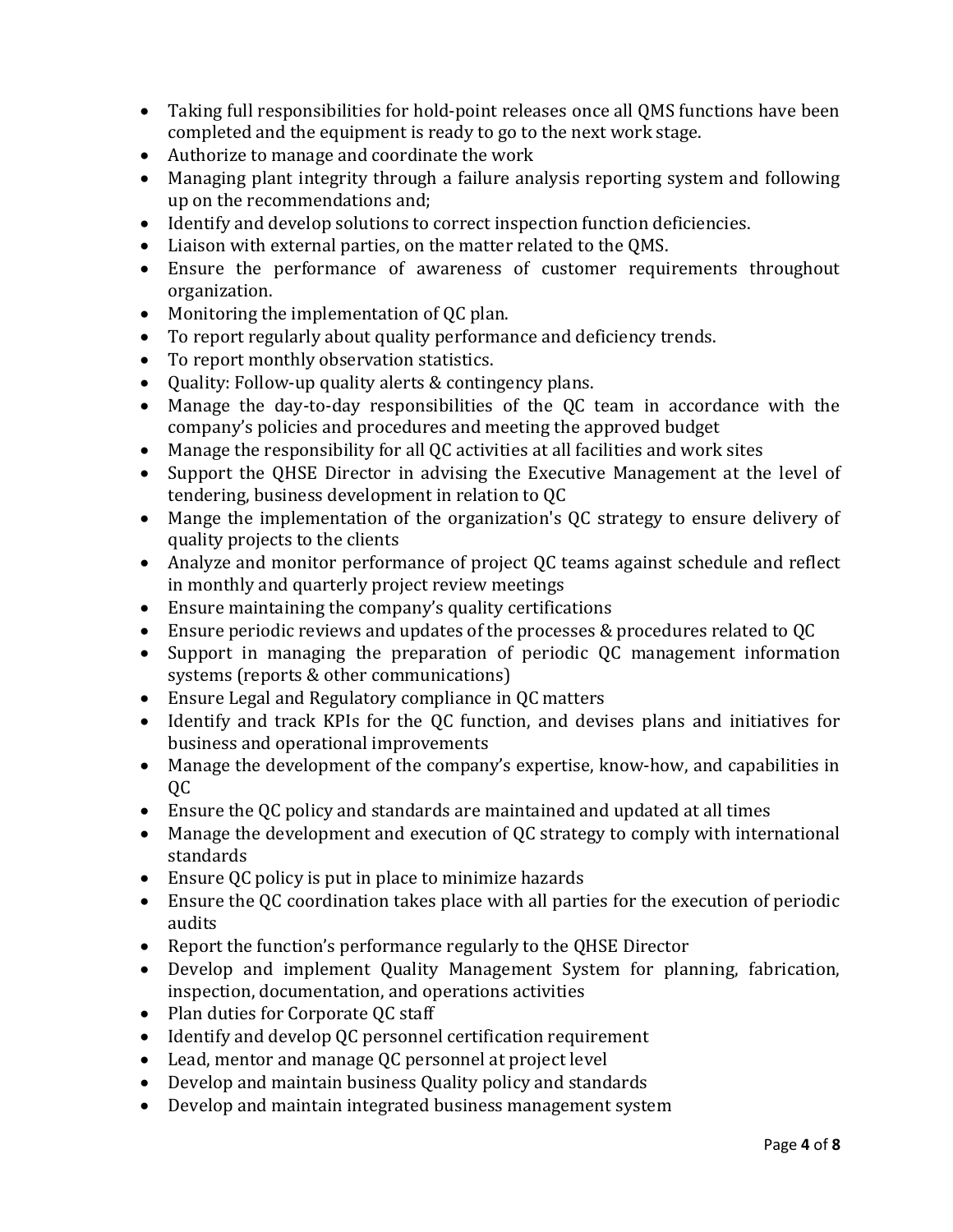- Develop corrective preventive action report
- Ensure projects have developed and followed the inspection and test plan
- Manage inspection and verification of construction & installation works & permanent material verification
- Monitor and ensure timely closure of Non-conformance report External, Internal NCR & Observation notes
- Adapt company procedures to be followed for the proper control of documents in conformance with ISO 9001:2015
- Conduct periodic Management Reviews
- Ensure proper Document Control process for receiving, distributing and archiving documents & records in the document management system Accountable for ensuring the document distribution matrix is followed and implemented
- Ensure an appropriate security for information systems
- Ensure effective internal and external communication

#### **PPROFESSIONAL EXPEREINCE AS QC INSPECTOR:**

# **CLIENT : SAUDI ARAMCO**

| <b>Main Contractor</b> |   | Enppi                                                      |
|------------------------|---|------------------------------------------------------------|
| <b>Sub Contractor</b>  |   | Petrojet                                                   |
| Project                |   | Downstream Pipeline Haradh Increment (HUG-2)               |
| <b>BI</b> No           |   | 10-02142-0002                                              |
| Position               |   | Batch Plant QC Inspector.                                  |
| Duration               |   | Sept.2019 to Jan.2020                                      |
| <b>Contractor</b>      |   | <b>Tecnicas Reunidas (TR)</b>                              |
| Project                |   | PKG-1, 2&3, Haradh & Hawiyah Field Gas Compression Project |
| BI No                  |   | 10-001996 & 10-02029                                       |
| Position               |   | Batch Plant QC Inspector.                                  |
| Duration               |   | Oct.2018 to August.2019                                    |
| <b>Contractor</b>      |   | <b>Contracting &amp; Construction Enterprises (CCE)</b>    |
| Project                |   | PKG-7, Interconnecting Infrastructure Utilities            |
| BI No                  |   | 25-00037-0014                                              |
| Position               |   | Batch Plant QC Inspector.                                  |
| Duration               |   | June.2017 to Sept.2018                                     |
| <b>Main Contractor</b> | ÷ | Petrofac                                                   |
| <b>Sub Contractor</b>  |   | <b>Nesma &amp; Partners</b>                                |
| Project                |   | PKG-4&5, NTF Dike Wall (Jizan Refinery Project)            |
| Cont No                |   | 6600029560                                                 |
| Position               |   | Batching Plant QC Inspector.                               |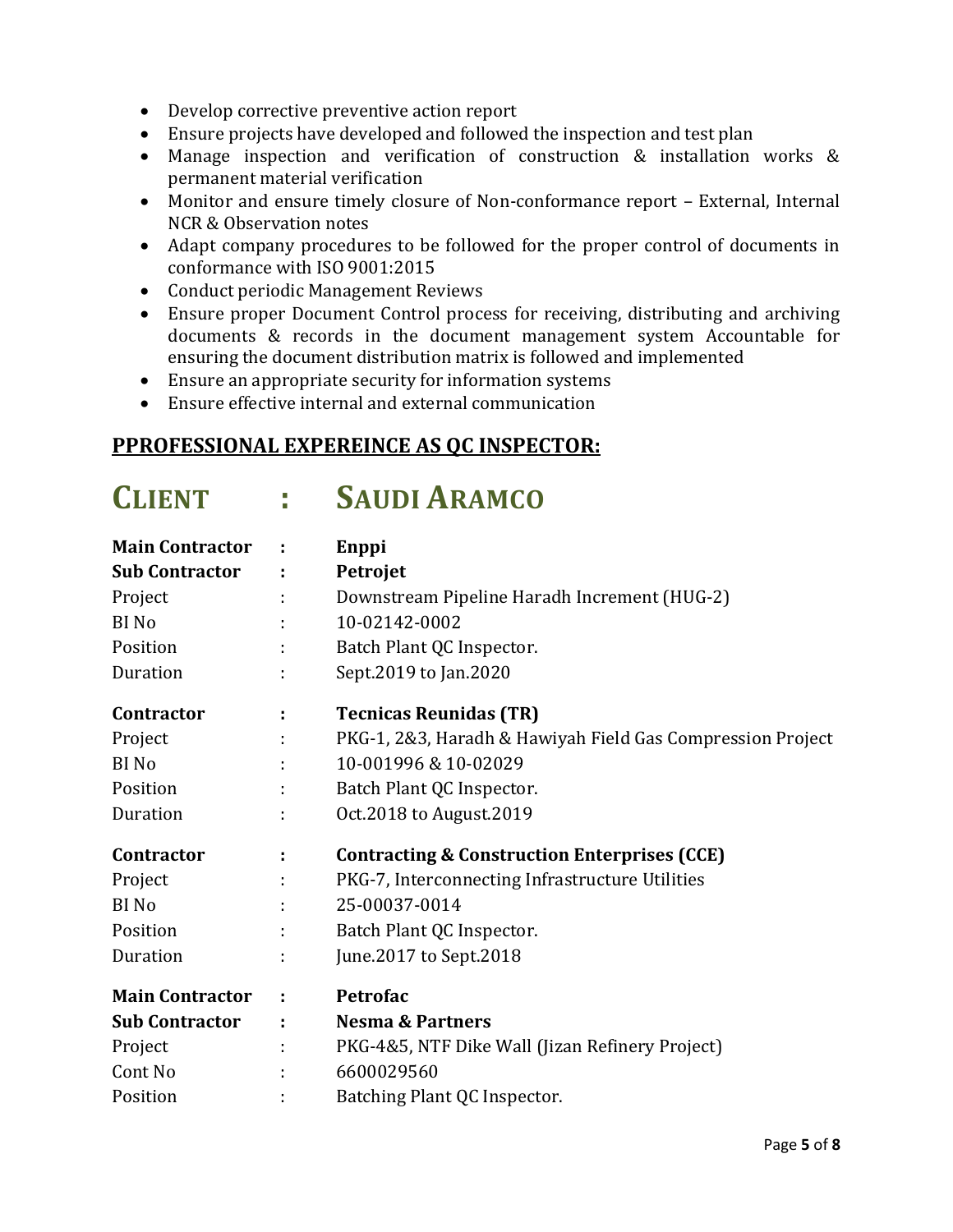| Duration          |   | Oct.2016 to May.2017                                      |
|-------------------|---|-----------------------------------------------------------|
| <b>Contractor</b> | ÷ | <b>Nesma &amp; Partners</b>                               |
| Project           | ÷ | JBRU & New Roads within JEC Area (Jizan Refinery Project) |
| BI No             | ÷ | 25-00037-0005                                             |
| Position          | ÷ | Batch Plant Internal QC Inspector.                        |
| Duration          | ÷ | April.2016 to Sept.2016                                   |
| <b>Contractor</b> | ÷ | <b>ABV Rock Group</b>                                     |
| Project           | t | PKG-MC5, Yanbu Aramco Sinopec Refinery Project (Yasref)   |
| Cont No           | ÷ | 6600028326                                                |
| Position          |   | Civil / Material QC Inspector.                            |
| Duration          | ÷ | August. 2014 to March. 2016                               |
| Contractor        | ÷ | <b>China Communication Construction Co.</b>               |
| Project           | ÷ | PKG-11, JSDP (Jeddah Strom water Drainage Program)        |
| Cont No           | ÷ | 05 2013                                                   |
| Position          | ÷ | Batch Plant QC Inspector.                                 |
| Duration          |   | Jan. 2014 to July. 2014                                   |

# **JOB DESCRIPTION & RESPONSIBILITIES:**

- The Discipline QC Inspector is responsible for the implementation of the Project Quality Plan, applicable SATIP, SAIC and Saudi Aramco Project specifications through local and surveillance.
- He shall monitor the work of a third party independent qualified inspection and testing agency for the Surveying, Concreting and Material tests.
- Asphalt laying Inspection, Prime coat, Tack coat, Core Density Test Inspection.
- Inspection & approval of cast elements for delivery.
- Co-ordinate with the client consultants & engineers.
- Conducted the Trail Mix for Mix design approval
- Slump Test, Strength Test etc.
- To report on Quality Supervisor on day to day basis.
- To comply with Quality Assurance/Quality Control laws, norms, standards and specifications.
- Ensure that construction and installation conform to project standards and will met target completion dates.
- Daily surveillance checks and records ensuring that the Sub contractor will provide safe working conditions and with necessary permits, PPE, enough supervisors & manpower and reliable well-maintained construction equipment.
- Coordinate in the preparation of final RFI and handover documents.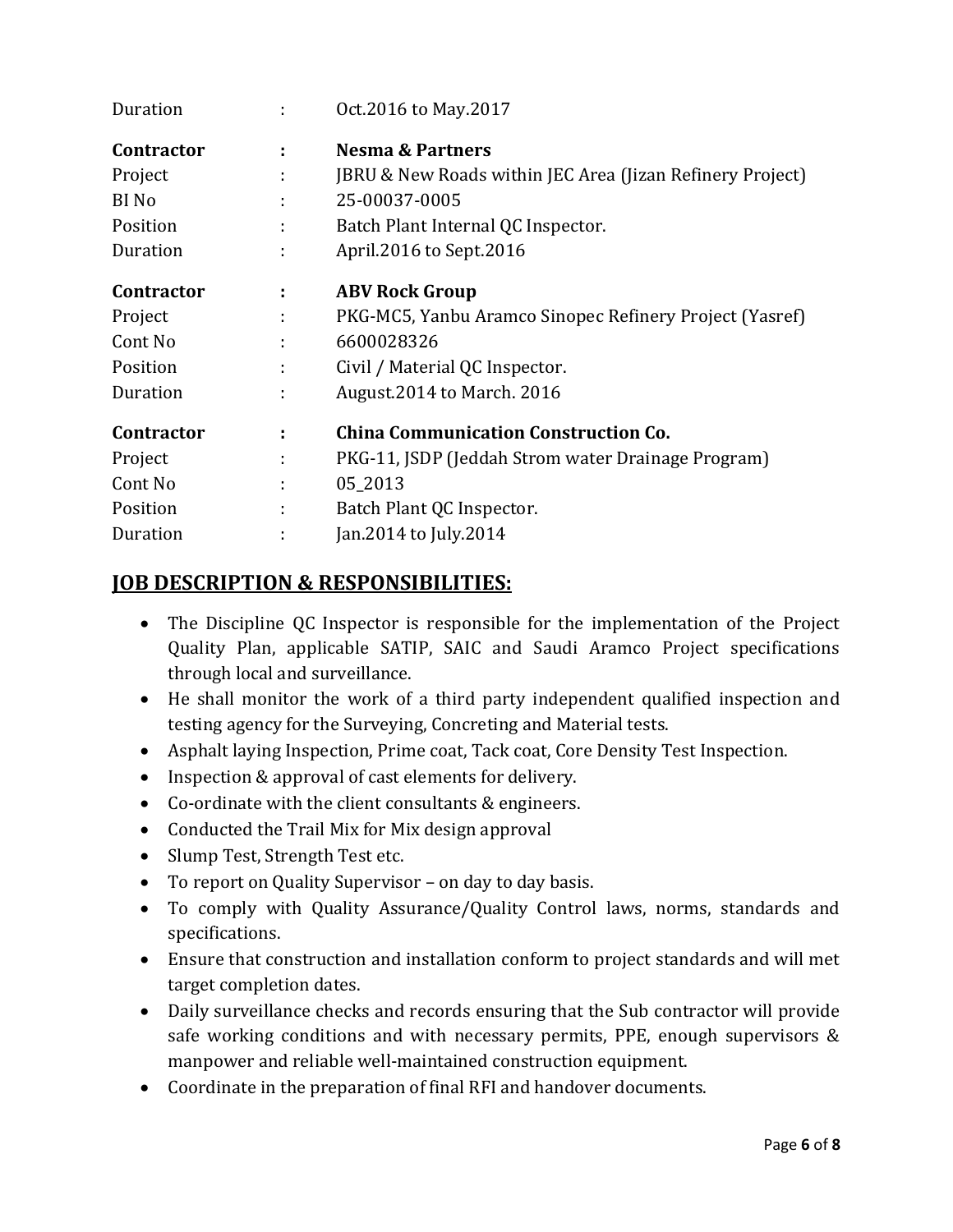- To maintain, analyze and keep track record of collected data and information regarding frequency and severity of all the inspection reports
- To formulate suitable Objectives and programs to meet the requirements of client with absolute efficiency.
- To formulate and select suitable remedial and corrective measure in order to contain or minimize improper procedures or unsafe practices and hazards of various nature.
- Well versed with Saudi Aramco Process.
- Assist in Saudi Aramco, inspection of construction site.
- Meet the client regarding Quality issues and documentation of the project as and when required,

| <b>CLIENT</b>     |   | <b>GOVERNMENT &amp; PRIVATE SECTOR</b>                 |
|-------------------|---|--------------------------------------------------------|
| <b>Contractor</b> | ٠ | <b>Crystal Jeddah Contracting Est.</b>                 |
| Project           |   | KAIA (King Abdul Aziz International Air Port)          |
| Position          |   | Batch Plant QA/QC Inspector                            |
| Duration          |   | Sept.2012 TO December 2013                             |
| <b>Contractor</b> |   | <b>LDA Construction Company, Pakistan</b>              |
| Project           |   | Residential Complex for Askari residential Colony road |
| Position          |   | Batch Plant Engineer (Internee)                        |
| Duration          |   | December 2008 to sept.2011                             |

# **JOB DESCRIPTION & RESPONSIBILITIES:**

- Keep record of all mix design using at our project.
- Monitor that batching must be sequence.
- Check the mixer when comeback there is no water inside the mixer put by driver.
- Check slump, temperature of every truck batch.
- Check temp of chiller water, ph. TDS of mixing water.
- Issue internal N.C.R then also closes it after recovers it.
- Working at concrete batch plant.
- Inspect surface for lean concrete.
- Monitor concrete Batching.
- Check calibration of plant.
- Make sure that each mix design is allotted uniform code.
- To verify that plant possess approved mix design copy as a part of documentation.
- Make sure that concrete is being batched as per approved mixing proportions.
- Periodic checking of plant calibration.
- Ensure that all concrete raw materials are being procured by approved vendors.
- To verify also that all raw material test results reports has been submitted to client.
- Daily check the plant condition.
- Check Aggregates, Sulfur & Filler source is approved.
- Stock aggregate under shelter and identification tag must put on all types.